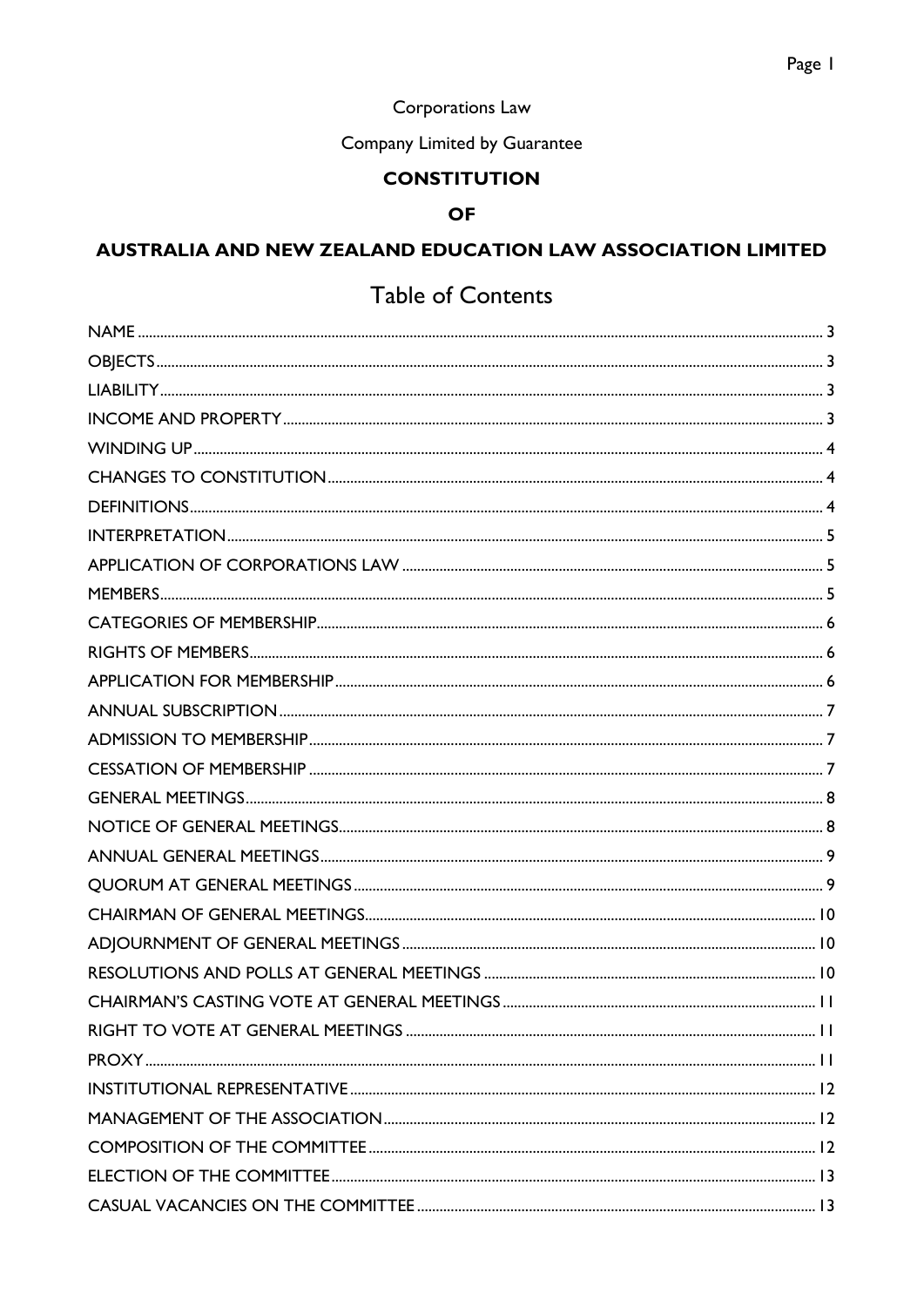# Page 2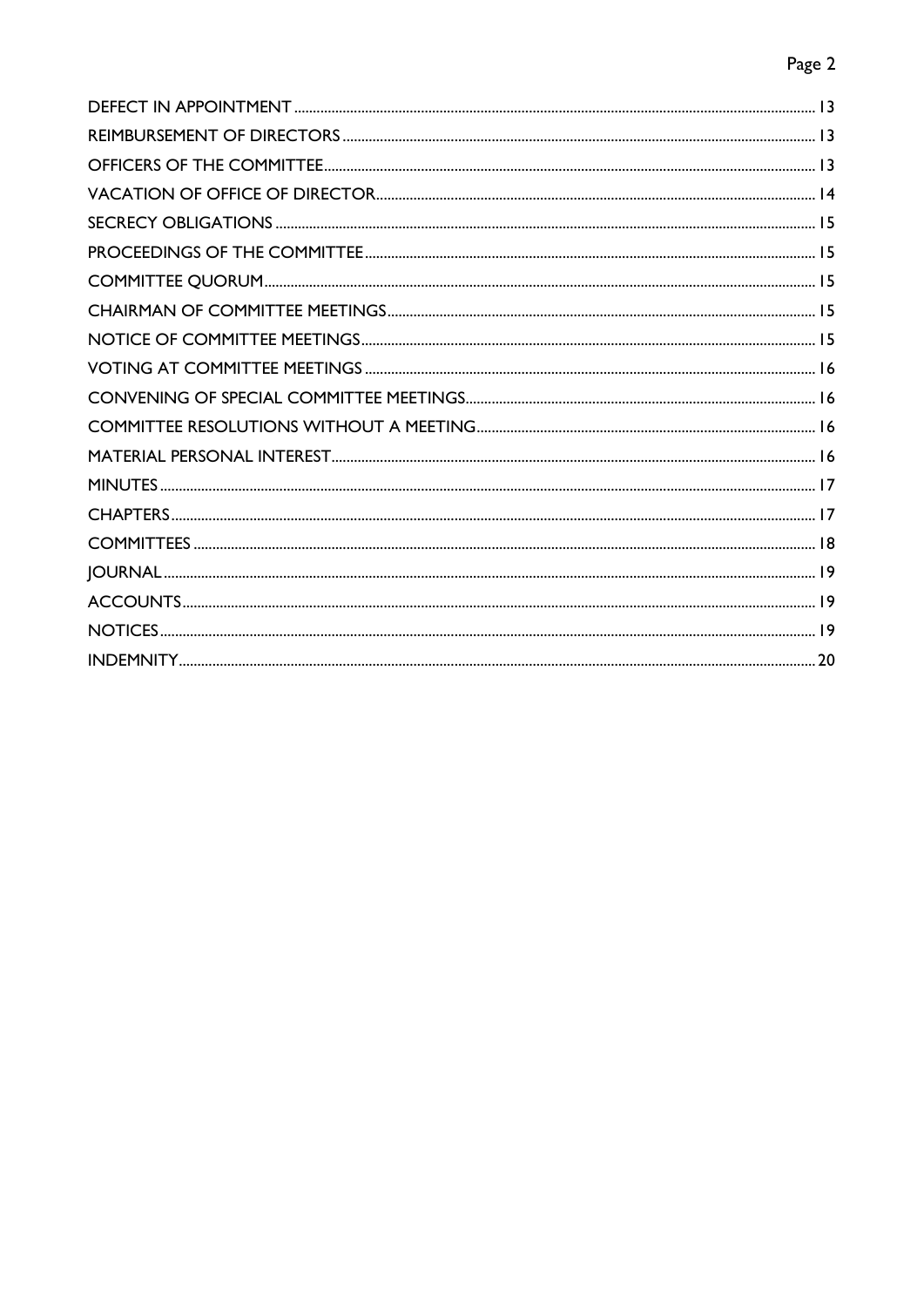# <span id="page-2-0"></span>**NAME**

**1.** The name of the Association is Australia and New Zealand Education Law Association Limited.

# <span id="page-2-1"></span>**OBJECTS**

- **2.** The objects of the Association are:
	- a. to promote and encourage the research, study, discussion, writing and/or dissemination of information about issues on law relating to education;
	- b. to organise and stimulate participation in conferences and meetings on the law relating to education;
	- c. to promote publication, publish, or cause to be published articles, newsletters, journals and other literature for the purposes of these objects;
	- d. to co-operate and exchange information with bodies (corporate or otherwise) and persons on the law relating to education;
	- e. to promote and encourage activities in pursuance of the objects of the Association at National (in the case of New Zealand), State, regional or local level by the establishment and support of Chapters;
	- f. to affiliate with like associations;
	- g. to develop policies on the laws relating to education;
	- h. to do all things deemed proper for these objects as determined by the Committee of Directors;
	- i. to take over the assets of Australia and New Zealand Education Law Association Incorporated.

### <span id="page-2-2"></span>**LIABILITY**

- **3.** The liability of the members is limited. Every member of the Association undertakes to contribute such amount as may be required not exceeding \$10.00 to the assets of the Association if the Association is wound up during the time he or she is a member or within one year afterwards for:
	- a. payment of the debts and liabilities of the Association contracted before the time he or she ceased to be member;
	- b. the costs, charges and expenses of winding up the Association, and
	- c. the adjustment of the rights of the members among themselves.

### <span id="page-2-3"></span>**INCOME AND PROPERTY**

**4.** The Association's income and property is to be applied solely towards the promotion of the Association's objects as set out in this Constitution. No part of the Association's income and property may be paid or transferred directly or indirectly by way of dividend, bonus or otherwise by way of profit to the members of the Association. However, this clause does not prevent: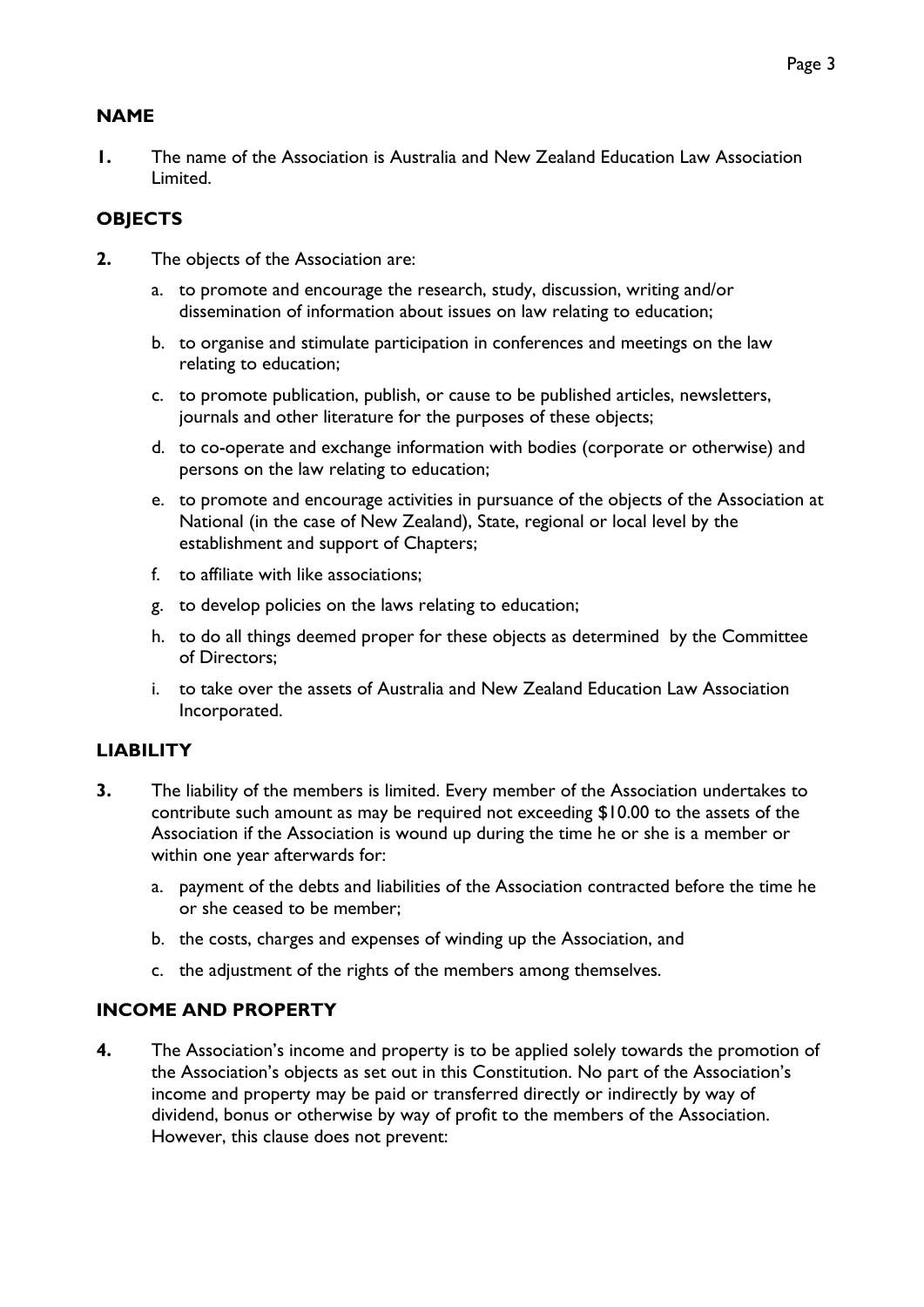- a. the payment in good faith of remuneration to any employee of the Association or to any member or other person in return for any services actually rendered to the Association;
- b. the payment to a director of out-of-pocket expenses incurred in carrying out the duties of a director where payments do not exceed an amount previously approved by the Committee;
- c. the payment to a member of the Committee for any service rendered to the Association in a professional or technical capacity where:
	- i. the provision of that service has the prior approval of the Committee, and
	- ii. the amount payable is approved by a resolution of the Committee and is on reasonable commercial terms;
- d. the payment to members of interest on any money borrowed from such members for the purpose of the Association at a rate not exceeding the lowest rate paid for the time being by the Association's principal bank in respect of term deposits of \$50,000.00 for six months;
- e. the payment to members of reasonable market rent for premises leased by any member to the Association.

### <span id="page-3-0"></span>**WINDING UP**

- **5.** a. If, on the Association's winding up or dissolution, there remains after satisfaction of all its liabilities any property, such property must not be distributed among the members but must be given to some other similar institution or institutions, provided such other institution or institutions:
	- i. have objects similar to the Association's objects; and
	- ii. prohibit the distribution of income and property among its or their members to an extent at least as great as is imposed on the Association under Clause 4.
	- b. Such institution or institutions are to be determined by the members of the Association at or before the time of dissolution and, in default, by the Chief Judge in Equity of the Supreme Court of New South Wales or such other Judge of that Court or any other Court as may have or acquire jurisdiction in the matter.
	- c. If effect cannot be given to this provision, then such property must be given to some charitable object which prohibits the payment of any income or property to its members.

### <span id="page-3-1"></span>**CHANGES TO CONSTITUTION**

**6.** Alterations to the Constitution may be made at any general meeting of the Association in accordance with the Corporations Law, however, no addition to or alteration or rescission of the rules shall be approved if it affects the non-profit aims, personal benefits clause or the winding-up clause.

### <span id="page-3-2"></span>**DEFINITIONS**

**7.** In this Constitution, the following words and expressions have the meanings indicated unless the context requires otherwise.

"Association" means Australia and New Zealand Education Law Association Limited.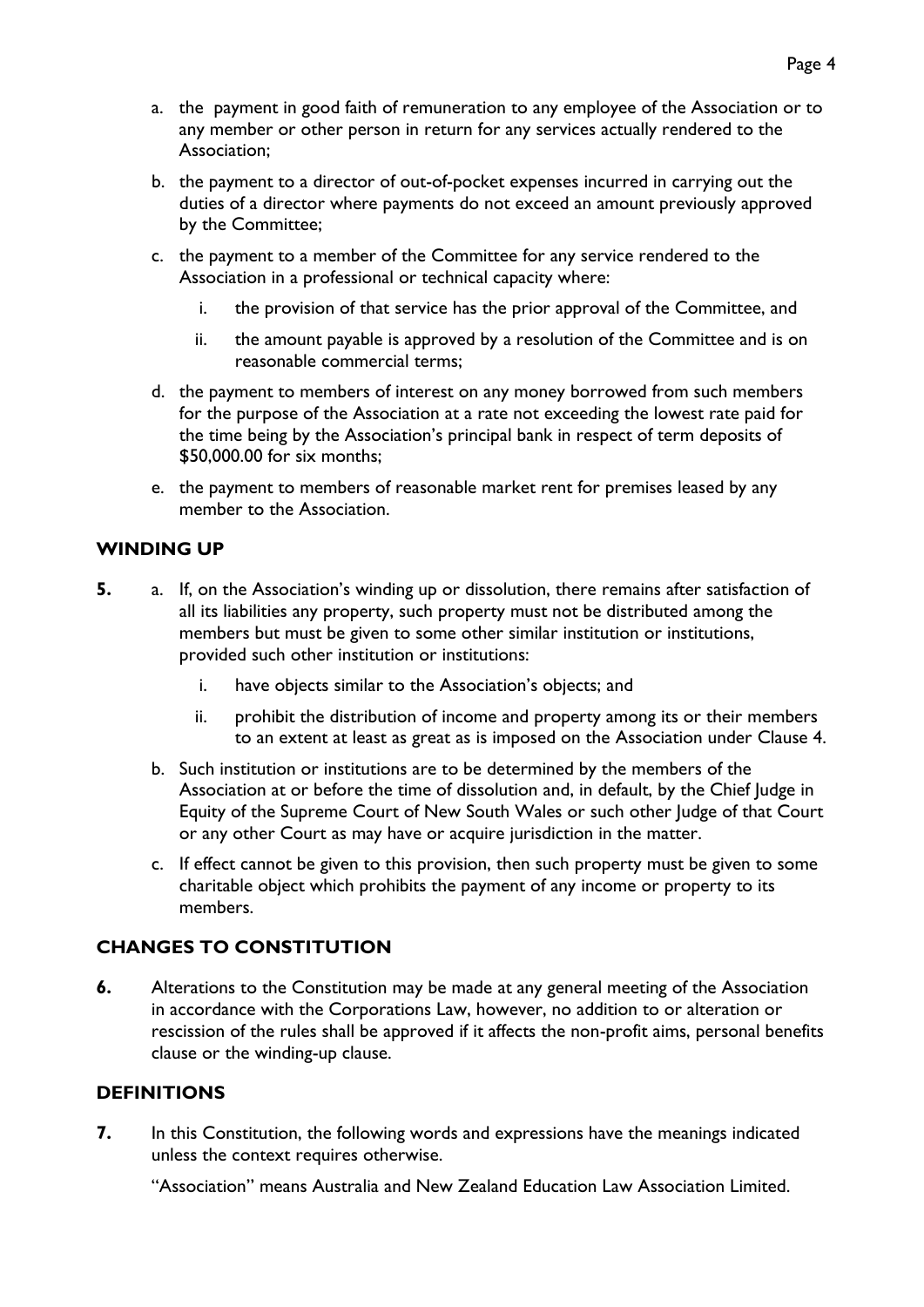"ANZELA Inc" means the Incorporated Association known as Australia and New Zealand Education Law Association Incorporated.

"Auditor" means the Association's auditor.

"Committee" means the Association's Board of Directors assembled at a meeting of Directors in accordance with this Constitution.

"Constitution" means the Constitution of the Association as amended from time to time.

"Financial year" means the twelve months period commencing  $I<sup>st</sup>$  July.

"The Financial Year for Australia and New Zealand Education Law Association shall be 1 July to 30 June. The Financial Year for each Chapter shall be 1 January to 31 December."

"Members" means the people shown as members on the Association's register of members.

"Notice" includes all written communications to members.

"Office" means the Association's registered office.

"Register" means the Association's register of members.

"Registered Address" means the last known address of a member as noted in the Register.

"Secretary" means any person appointed by the Committee to perform the duties of the secretary of the Association and includes an Honorary Secretary.

### <span id="page-4-0"></span>**INTERPRETATION**

- **8.** a. Words importing the singular number include the plural and the converse applies.
	- b. Words importing persons include corporations, companies, associations and institutions.
	- c. A reference to the Corporations Law is a reference to the Corporations Law as modified or amended from time to time.
	- d. Unless the context otherwise requires, headings are for ease of reference only and do not affect the construction of this Constitution.

#### <span id="page-4-1"></span>**APPLICATION OF CORPORATIONS LAW**

- **9.** Unless the contrary intention appears in this Constitution:
	- a. an expression in this Constitution has the same meaning as in that part of the Corporations Law which deals with the same matter as this Constitution; and
	- b. an expression which is given a general meaning by the Corporations Law has the same meaning in this Constitution; and
	- c. the replaceable rules set out in the Corporations Law do not apply.

### <span id="page-4-2"></span>**MEMBERS**

- **10.** Membership is open to all who possess an interest in the laws relating to education.
- **11.** A member of the Association is a person: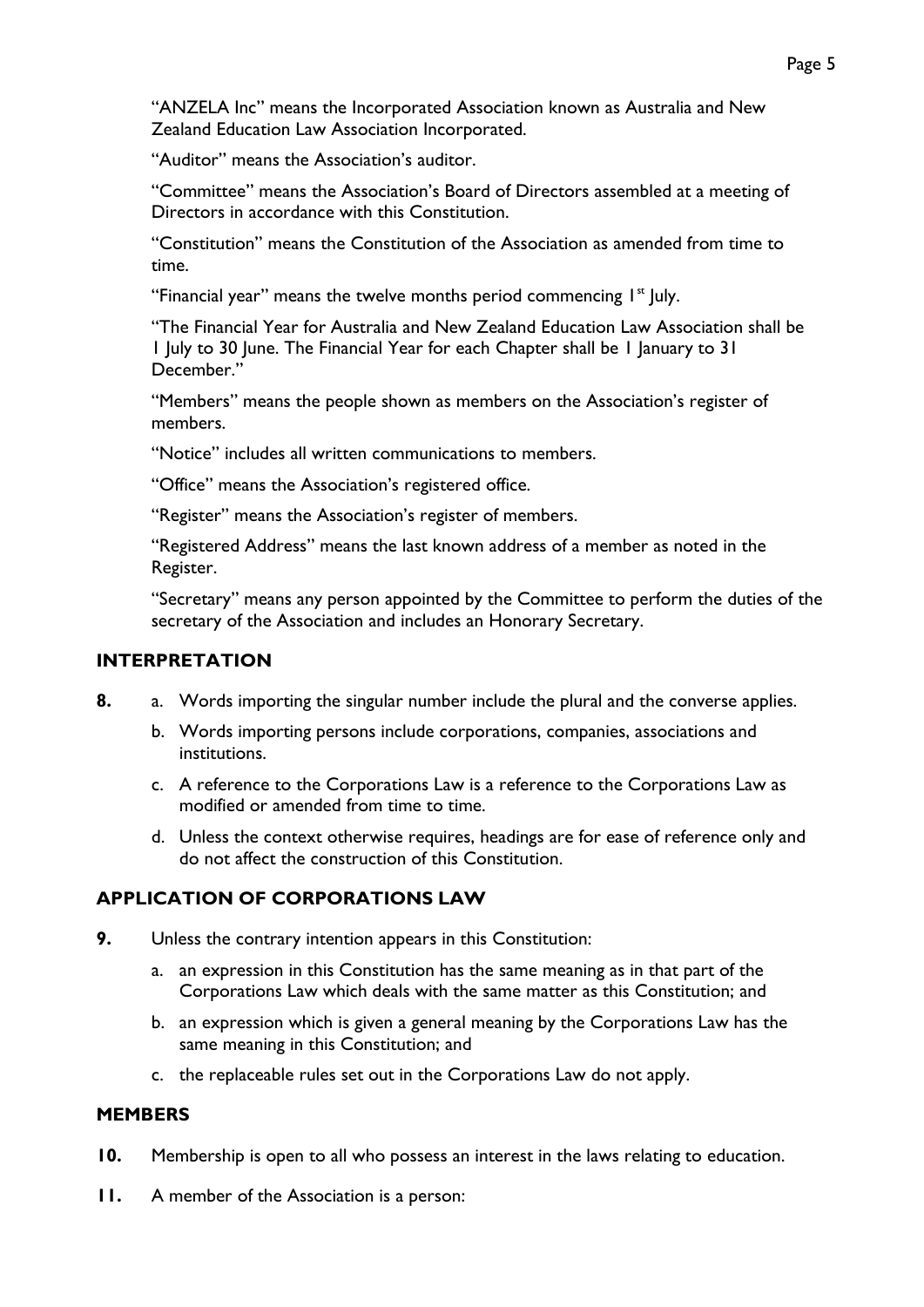- a. who was, at the time of incorporation, a member of the Australia and New Zealand Education Law Association Incorporated; or
- b. i. who has applied for membership in accordance with this Constitution, and
	- ii. who has paid the entrance fee (if any); and
	- iii. who has paid the annual subscription; and
	- iv. whose name is recorded in the Register.
- **12.** a. The secretary is to keep and maintain register of members in which is to be entered the full name, address and date of entry of the name of each member ("the Register").
	- b. The Register must be available for inspection by members at the office.

### <span id="page-5-0"></span>**CATEGORIES OF MEMBERSHIP**

- **13.** a. At the time of incorporation, there are three categories of membership:
	- i. individual;
	- ii. student;
	- iii. institutional.
	- b. An institutional member is entitled to:
		- i. receive two copies of any journal or newsletter published by the Association;
		- ii. receive two copies of any publications of the Chapter in respect of which the member is recorded under clause 20c;
		- iii. have more than one representative at meetings of the Association or the Chapter in respect of which the member is recorded under clause 20c, however, only one such representative may vote on any resolution;
		- iv. receive such discounts on Association activities as the Committee may decide.
	- c. Additional categories of members may be created from time to time by the Committee.

# <span id="page-5-1"></span>**RIGHTS OF MEMBERS**

- **14.** Members may:
	- a. participate in all activities of the Association on conditions as determined by the Committee;
	- b. if they are individual or student members, hold office in the Association according to this Constitution;
	- c. vote at general meetings according to this Constitution; and
	- d. receive any notices, newsletters or journals produced by the Association.

### <span id="page-5-2"></span>**APPLICATION FOR MEMBERSHIP**

**15.** a. Any natural person who is not less than 18 years of age at the date of application may apply for individual membership of the Association.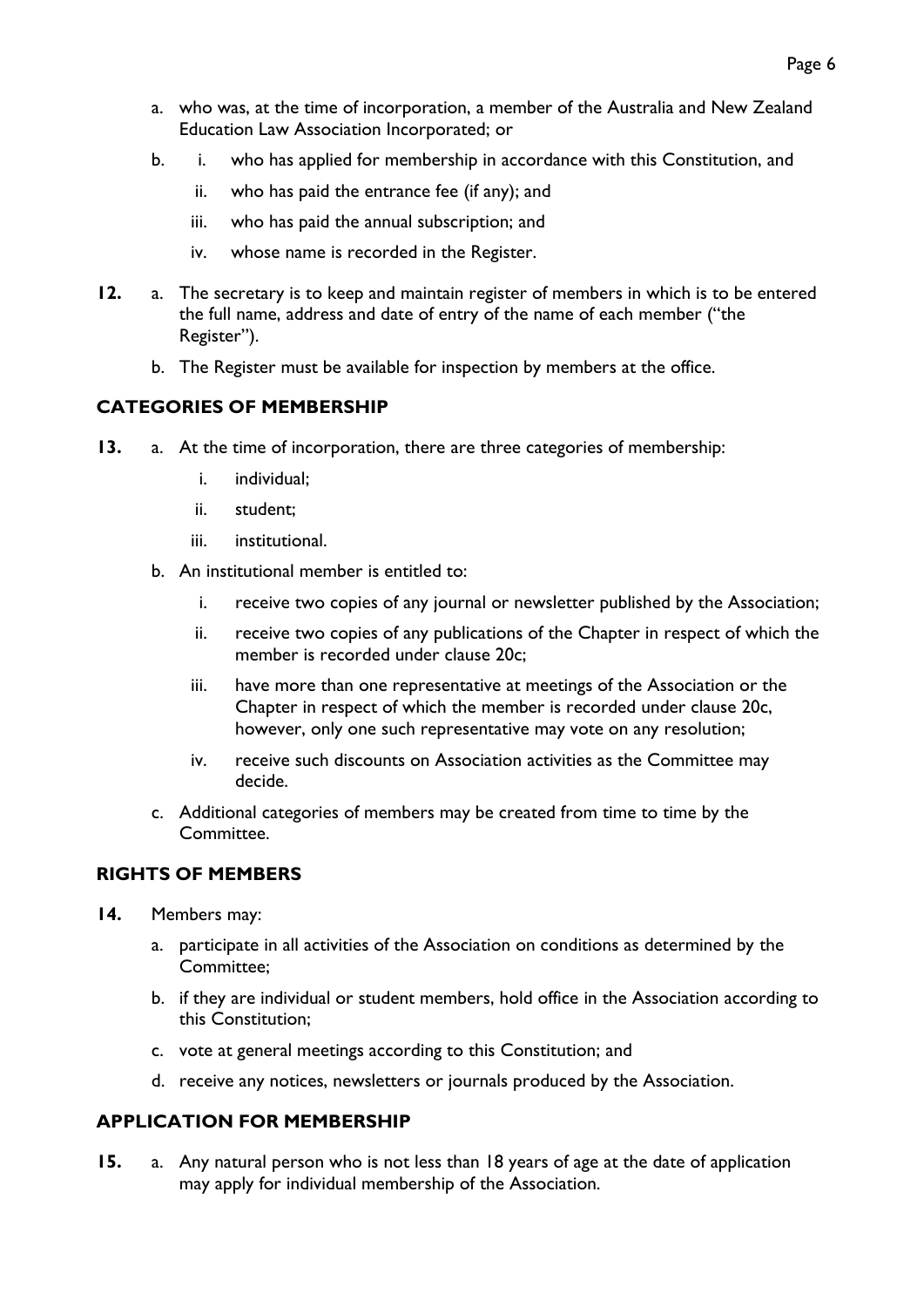- b. Any natural person who is not less than 18 years of age at the date of application and who is a full-time student at a tertiary institution in Australia may apply for student membership of the Association.
- c. Any institution may apply for institutional membership of the Association.
- **16.** An Application for membership must
	- a. be in writing in a form approved by the Committee;
	- b. be accompanied by the annual subscription and entrance fee (if any); and
	- c. where an applicant has a registered address which is situated within the geographical boundaries of more than one Chapter or is not situated within the geographical boundaries of any Chapter, indicate the Chapter of which the applicant wishes to be a member.

### <span id="page-6-0"></span>**ANNUAL SUBSCRIPTION**

- **17.** The amount of the entrance fee (if any) and the annual subscription are to be determined by the Committee. The Committee may determine different fees and subscriptions for different categories of membership.
- **18.** All annual subscriptions are due and payable in advance on 1 January in each year.
- **19.** If a person applies for membership during the months of July to December inclusive, the Committee may reduce the annual subscription payable by the applicant in such manner as it thinks fit.

### <span id="page-6-1"></span>**ADMISSION TO MEMBERSHIP**

- **20.** As soon as practicable after the Association receives an application for membership which satisfies the requirements of this Constitution:
	- a. the Association must notify the applicant of admission in writing and provide a receipt for the annual subscription and any entrance fee paid;
	- b. the name and details of the applicant must be entered in the Register, and
	- c. the member must be recorded as a member of the Chapter within the geographical boundaries of which the applicant's Registered Address is situated or, in the case of an applicant whose Registered Address is situated within the geographical boundaries of more than one Chapter, or is not situated within the geographical boundaries of any Chapter, the Chapter of which the member has indicated in the member's application a wish to be a member.

### <span id="page-6-2"></span>**CESSATION OF MEMBERSHIP**

- **21.** If:
	- a. a member's subscription is six months or more in arrears; and
	- b. a notice of default is given to the member pursuant to a resolution of the Committee;

the member ceases to be entitled to any of the rights of membership and the amount owing is a sum due to the Association.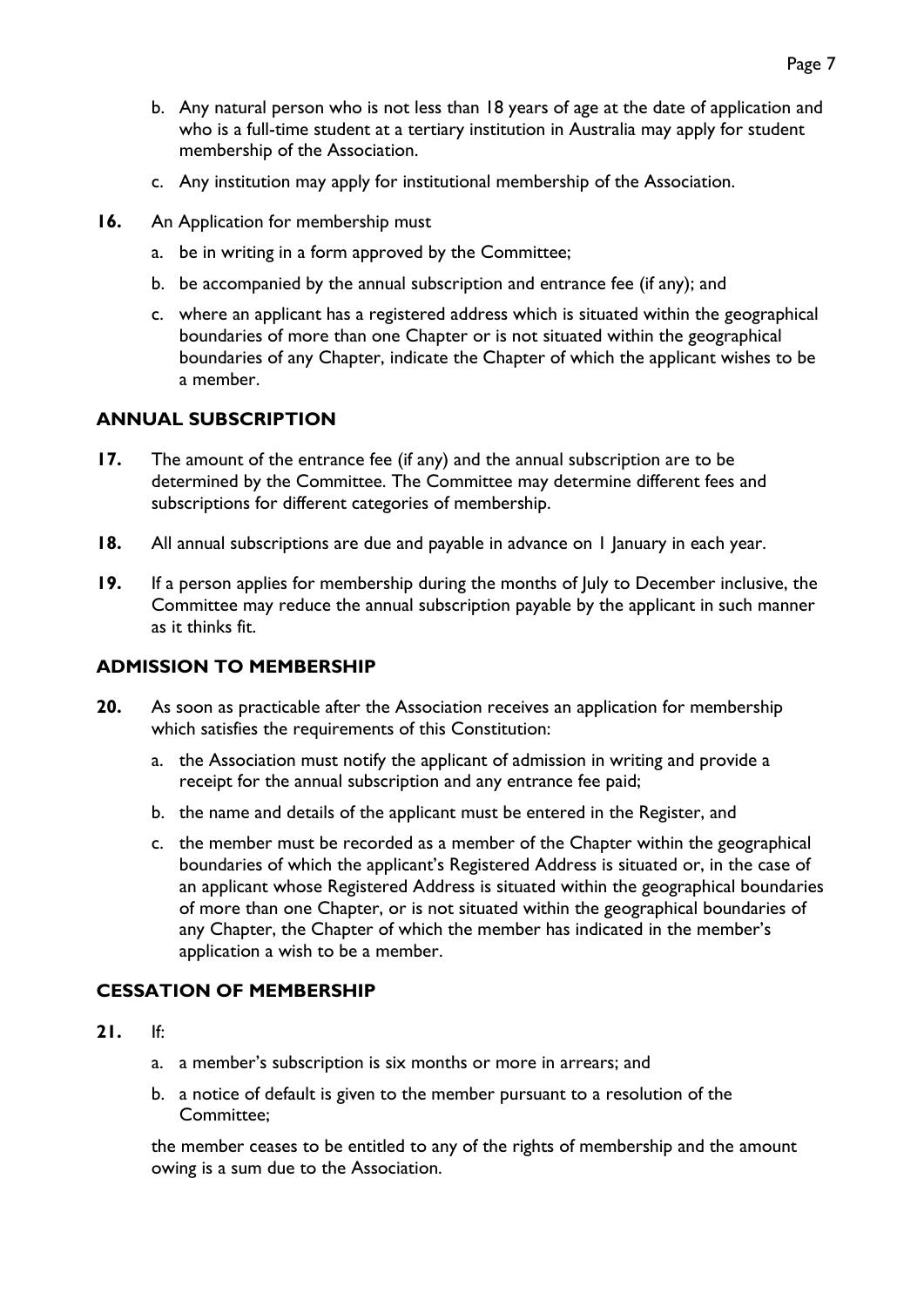- **22.** If the subscription remains unpaid for a further six months, without reasonable cause in the opinion of the Committee, the member's name is to be erased from the Register of members. The Committee may extend this period in exceptional circumstances.
- **23.** Persons who have ceased to be members of the Association under the provisions of the previous two clauses may reapply for membership only if arrears of subscription for which they are liable are paid.
- **24.** Any member may by written notice to the Secretary resign as a member with immediate effect or with effect from a particular date subsequent to, but not being later than six months from, the date of that notice.
- **25.** The Committee may by resolution of at least three-quarters of its members expel a member of the Association from the Association if the member:
	- a. wilfully refuses or neglects to comply with the provisions of this Constitution; or
	- b. is guilty of conduct which in the opinion of the Committee is unbecoming of a member or prejudicial to the interests and objects of the Association.
- **26.** Before resolving to expel a member, the Committee must give the member:
	- a. at least two weeks' notice of the Committee meeting at which the resolution for expulsion is to be put and the intended resolution for expulsion; and
	- b. an opportunity of attending the meeting and of giving at it orally or in writing any explanation or defence which the member may desire to offer.
- **27.** At any time at least 24 hours before the resolution is to be considered by the Committee the member may elect to have the matter dealt with by the members in an Extraordinary General Meeting called for the purpose. If at that meeting the motion is carried by a two-thirds majority the member is to be expelled accordingly.

#### <span id="page-7-0"></span>**GENERAL MEETINGS**

- **28.** a. The Committee may at any time convene a general meeting.
	- b. The Committee must convene in each year a general meeting, to be called the annual general meeting, which is to be held at such time and place as may be determined by the Committee. An annual general meeting must not be held in New Zealand or the same State or Territory of Australia in consecutive years and, as far as practicable, is to be held on a rotating basis.
	- c. Where, but for this sub-clause, more than fifteen months would elapse between annual general meetings, the Committee must convene a general meeting ( which may but need not be the annual general meeting) before the expiration of that period.
	- d. A member may requisition, convene or join in requisitioning or convening a general meeting in accordance with the Corporations Law.

#### <span id="page-7-1"></span>**NOTICE OF GENERAL MEETINGS**

- **29.** a. At least 21 days' notice must be given to members of all general meetings.
	- b. A notice convening a general meeting must: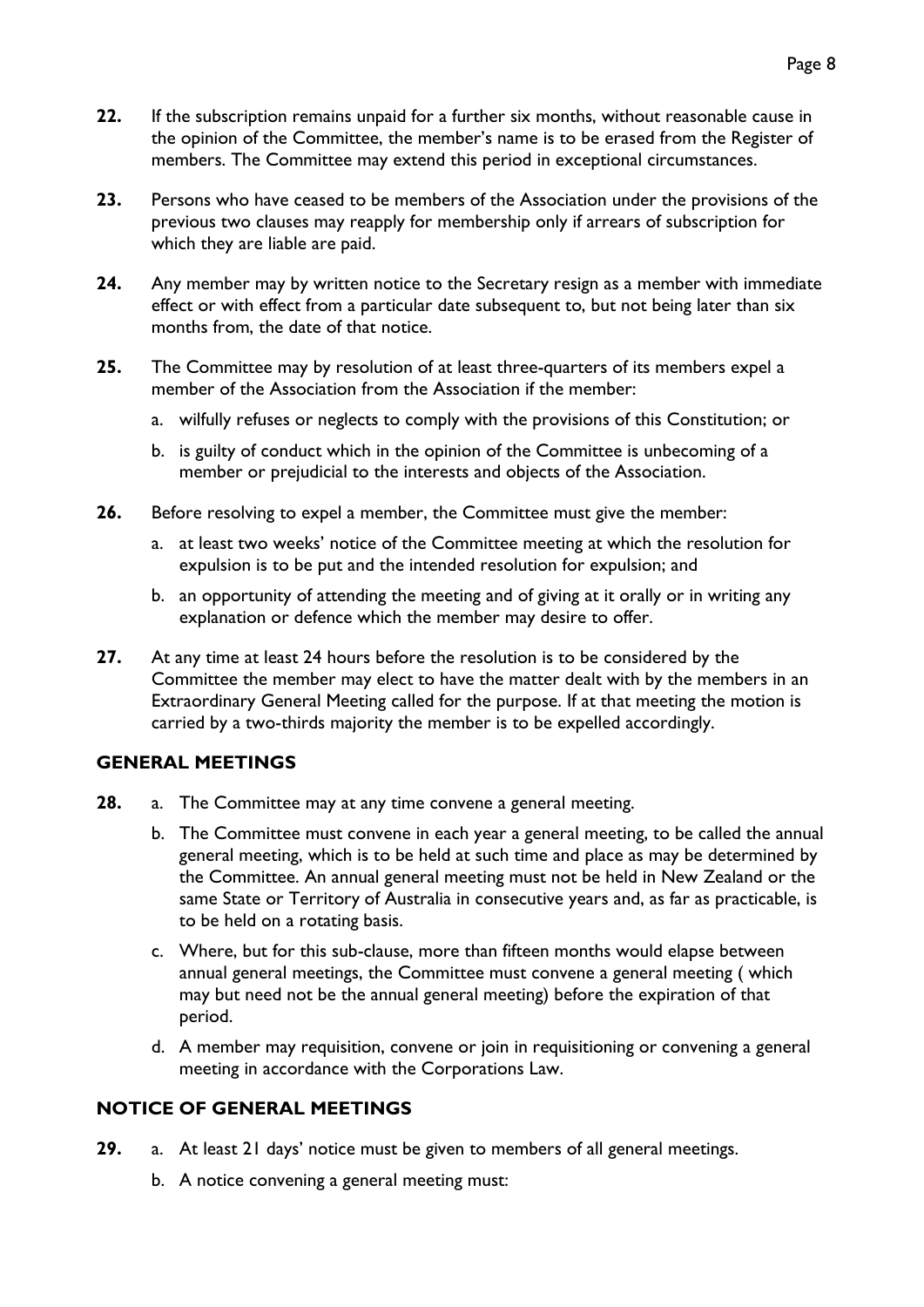- i. set out the place, date and time for the meeting (and, if the meeting is to be held in 2 or more places, the technology that will be used to facilitate this); and
- ii. State the general nature of any special business to be transacted at the meeting; and
- iii. if alterations to the Constitution are to be proposed at the general meeting, contain the text of any proposed alterations.
- c. For the purposes of the preceding paragraph, special business means any business to be transacted at a meeting other than an annual general meeting and any business to be transacted at an annual general meeting other than the matters listed in paragraphs a. to d. inclusive of the next clause.
- d. A member desiring to bring any business before a meeting may give notice of that business in writing to the Secretary, who must include that business in the notice calling the next general meeting.
- e. The Committee may postpone or cancel any general meeting whenever it thinks fit, other than a meeting convened under paragraph d. of the previous clause. The Committee must give notice of the postponement or cancellation to all members.
- f. The failure or accidental omission to send a notice of a general meeting or the adjournment or postponement or cancellation of a general meeting to any member or the non-receipt of a notice by any member does not invalidate the proceedings at or any resolution passed at the general meeting.

### <span id="page-8-0"></span>**ANNUAL GENERAL MEETINGS**

**30.** The business of an annual general meeting is to:

- a. confirm the minutes of the last preceding annual general meeting and of any general meeting held since that meeting;
- b. receive and consider the accounts and reports of the Committee and the Auditor required by the Corporation Law;
- c. elect the Directors to be elected pursuant to this Constitution;
- d. when relevant, appoint and fix the remuneration of the Auditor, and
- e. transact any other business which under this Constitution may be transacted at a general meeting.

### <span id="page-8-1"></span>**QUORUM AT GENERAL MEETINGS**

- **31.** a. No business may be transacted at a general meeting unless a quorum of members is present, in person or by proxy or representative, when the meeting proceeds to business.
	- b. A quorum of members is not fewer than seven members entitled to vote.
	- c. If a quorum is not present within 30 minutes after the time appointed for a meeting:
		- i. if the meeting was convened on the requisition of members, it is automatically dissolved; or
		- ii. in any other case:
			- (1) it stands adjourned to the same time and place 7 days after the meeting, or to another day, time and place determined by the Committee; and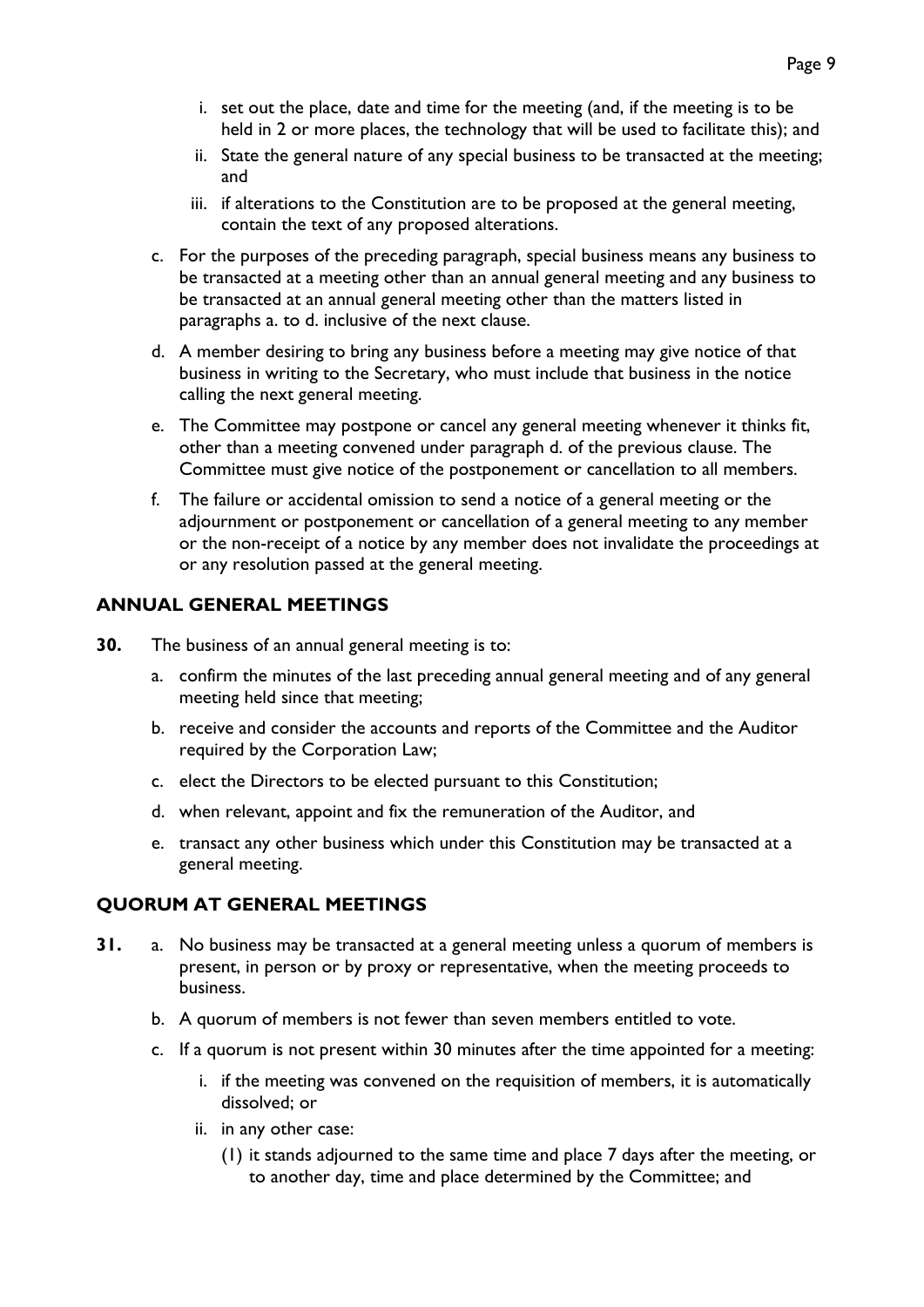(2) if at the adjourned meeting a quorum is not present within 30 minutes after the time appointed for the meeting, a quorum is 2 members

### <span id="page-9-0"></span>**CHAIRMAN OF GENERAL MEETINGS**

**32.** The President, of in the President's absence, the Vice President, presides as Chairman at every general meeting. If neither of such officers is present within 10 minutes after the time appointed for the meeting, the members present must choose one of their number as Chairman of the meeting.

### <span id="page-9-1"></span>**ADJOURNMENT OF GENERAL MEETINGS**

- **33.** a. The chairman of a meeting at which a quorum is present:
	- i. in his or her discretion may adjourn a meeting with the meeting's consent; and
	- ii. must adjourn a meeting if the meeting directs him or her to do so.
	- b. An adjourned meeting may take place at a different venue to the initial meeting.
	- c. The only business that can be transacted at an adjourned meeting is the unfinished business of the initial meeting.
	- d. A resolution passed at a meeting resumed after an adjournment is passed on the day it was passed.
	- e. Notice of an adjourned meeting must only be given if a general meeting has been adjourned for one month or more. If notice is required, it must be at least 21 days' notice.
	- f. No poll may be demanded on the question of adjournment of a meeting except by the chairman.

### <span id="page-9-2"></span>**RESOLUTIONS AND POLLS AT GENERAL MEETINGS**

- **34.** a. Subject to the Corporations Law in relation to special resolutions, a resolution is carried if a majority of the votes cast on the resolution are in favour of the resolution.
	- b. A resolution put to the vote of a meeting is decided on a show of hands unless a poll is demanded by:
		- i. the chairman; or
		- ii. members with at least 5% of the votes that may be cast on the resolution on a poll.
	- c. A poll may be demanded:
		- i. before a vote on a show of hands takes place;
		- ii. after a vote on a show of hands takes place but before the declaration of the result of the show of hands; or
		- iii. immediately after the declaration of the result of a show of hands.
	- d. Unless a poll is demanded:
		- i. a declaration by the chairman that a resolution has been carried or lost; and
		- ii. an entry to that effect in the minutes of the meeting.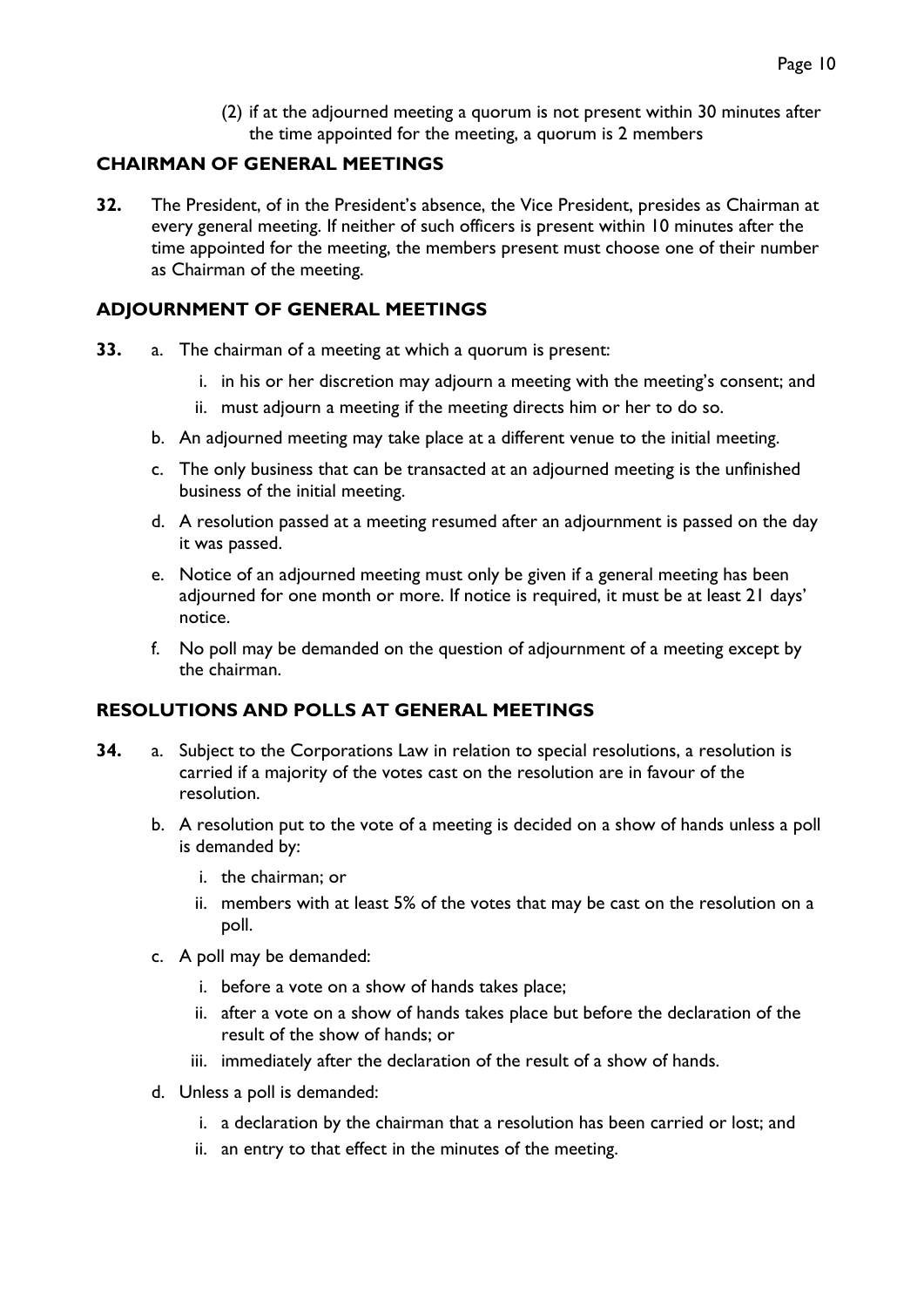are conclusive evidence of the fact without proof of the number or proportion of the votes in favour of or against the resolution.

- e. The demand for a poll may be withdrawn.
- f. A poll must be taken at the time and in the manner that the chairman directs.
- g. The result of the poll is the resolution of the meeting at which the poll is demanded.
- h. A poll demanded on the election of the chairman or the adjournment of a meeting must be taken immediately.
- i. After a poll has been demanded at a meeting, the meeting may continue for the transaction of business other than the question on which the poll was demanded.
- **35.** a. A decision of a general meeting may not be invalidated on the ground that a person voting at the meeting was not entitled to do so.
	- b. A challenge to a right to vote at a general meeting may only be made at the meeting.
	- c. The chairman must determine such challenge and such determination, if made in good faith, is final.

### <span id="page-10-0"></span>**CHAIRMAN'S CASTING VOTE AT GENERAL MEETINGS**

**36.** The chairman has a casting vote on a show of hands and on a poll in addition to the chairman's votes as a member, proxy or representative.

#### <span id="page-10-1"></span>**RIGHT TO VOTE AT GENERAL MEETINGS**

**37.** Every member has one vote.

#### <span id="page-10-2"></span>**PROXY**

- **38.** A member may by notice to the Secretary appoint another member proxy to attend and vote at general meetings instead of him or her and any proxy has the same right as the member to speak at the meeting.
- **39.** The notice must be in a form approved by the Committee.
- **40.** The notice must be signed:
	- a. by the appointor or by his or her attorney; or
	- b. if the appointor is an organisation, either under seal or by an officer or attorney of the organisation.
- **41.** The notice may specify the manner in which the proxy is to vote in respect of a particular resolution. Where it does so, the proxy must not vote in any other way. A proxy may vote as the proxy thinks fit on any motion or resolution in respect of which no manner of voting is indicated.
- **42.** a. The notice and, if the notice is signed by the appointor's attorney, the authority under which the appointment was signed or a certified copy of the authority must be received by the Association at least 48 hours before the meeting.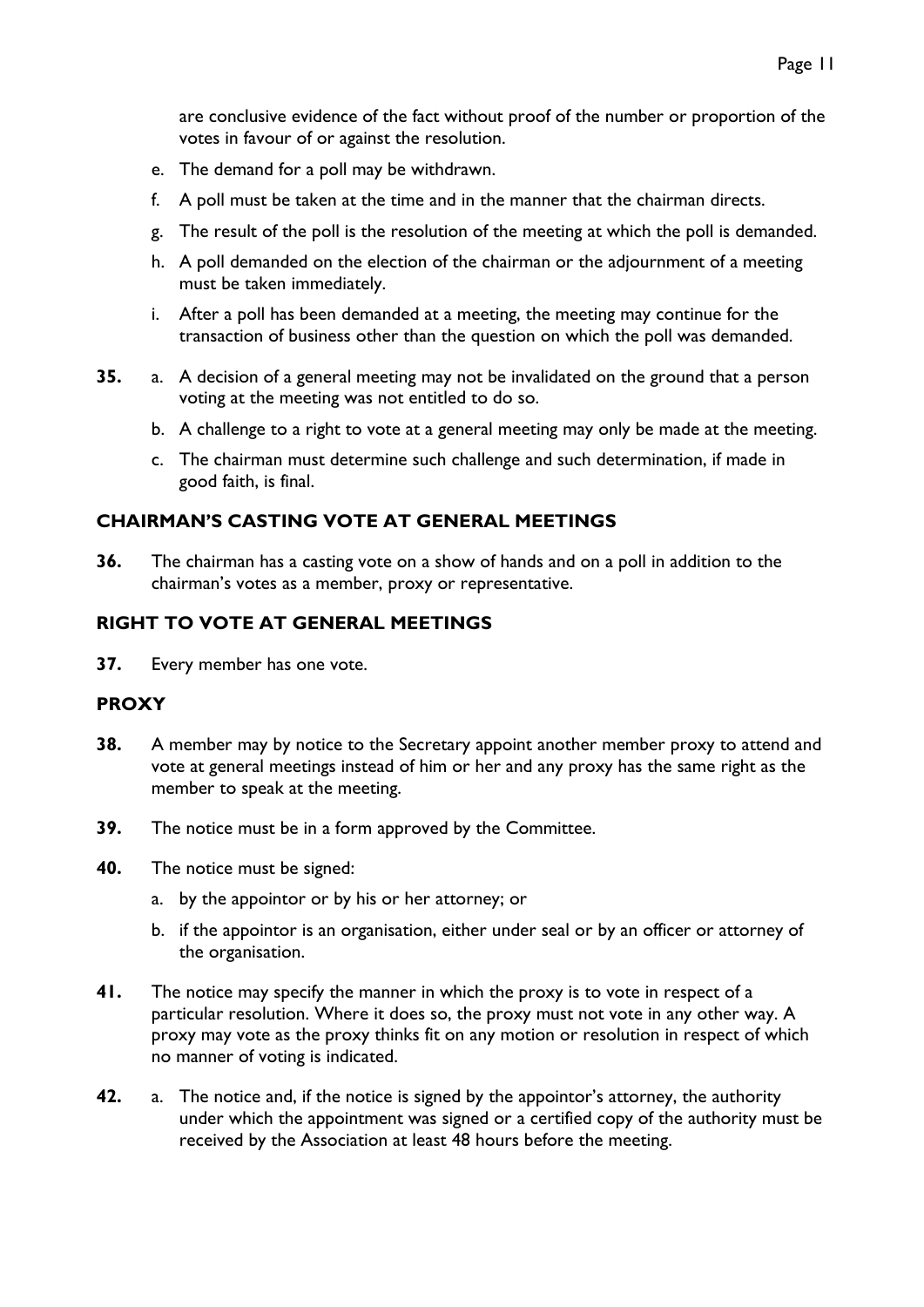- b. If a meeting has been adjourned, a notice and any authority received by the Association at least 48 hours before the resumption of the meeting are effective for the resumed part of the meeting.
- c. A proxy holder cannot hold more than 3 proxies in total.
- **43.** A vote cast in accordance with the notice appointing a proxy is valid even if before the vote was cast the appointer:
	- a. died;
	- b. became of unsound mind; or
	- c. revoked the proxy or power,

unless notice of the death, unsoundness of mind, or revocation was received before the relevant meeting or adjourned meeting at the office, or at such other place within Australia nominated by the Association in the notice convening the meeting.

#### <span id="page-11-0"></span>**INSTITUTIONAL REPRESENTATIVE**

- **44.** A member which is an institution may appoint an individual as a representative to exercise all or any of the powers the institution may exercise:
	- a. at company meetings; or
	- b. at meetings of creditors or debenture holders; or
	- c. relating to resolutions to be passed without meetings.
- **45.** The appointment may set out restrictions on the representative's powers. If the appointment is to be by reference to a position held, the appointment must identify the position.
- **46.** An institution may appoint more than one representative but only one representative may exercise the institution's powers at any one time.
- **47.** Unless otherwise specified in the appointment, the representative may exercise, on the institution's behalf, all of the powers that the institution could exercise at a meeting or in voting on a resolution.

### <span id="page-11-1"></span>**MANAGEMENT OF THE ASSOCIATION**

- **48.** The Association's business is managed by or under the direction of the Committee which may exercise all the Association's powers which are not required by this Constitution or any law to be exercised by the Association in general meeting.
- **49.** The Committee may make any rules not inconsistent with this Constitution but such rules may be altered or revoked by the Association in General Meeting.

### <span id="page-11-2"></span>**COMPOSITION OF THE COMMITTEE**

- **50.** The Committee is composed of no less than five and no more than nine directors.
- **51.** The first Committee consists of those persons who, as at the date of incorporation, are officers of ANZELA Inc together with the Editor and the representatives on the Committee of ANZELA Inc from Queensland, New South Wales, Victoria and New Zealand. They are to hold office subject to this Constitution until the close of the first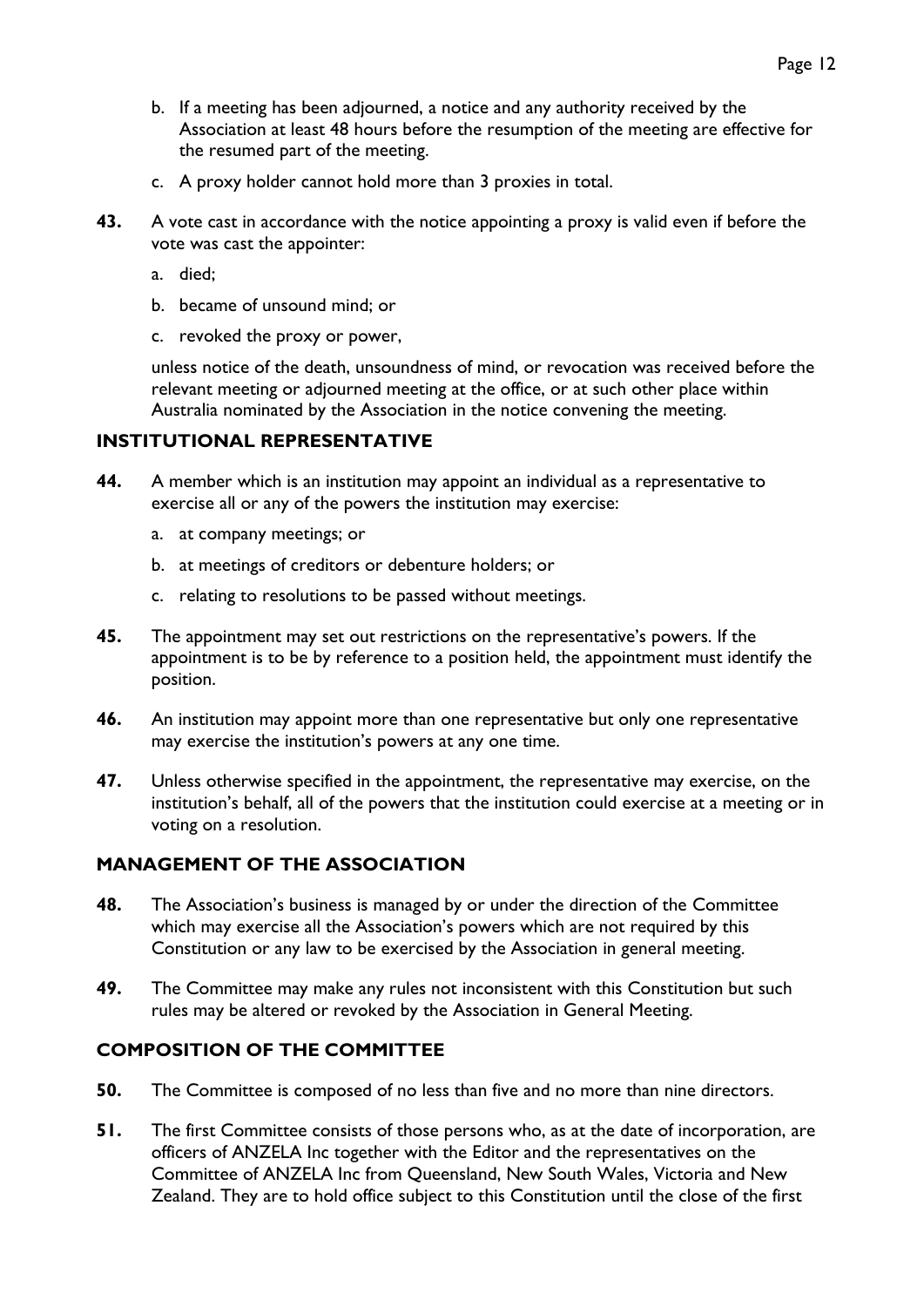# <span id="page-12-0"></span>**ELECTION OF THE COMMITTEE**

- **52.** A person is not eligible for election as a Director at any General Meeting unless:
	- a. two members of the Association have proposed the person for appointment as a Director; and
	- b. the person is a member; and
	- c. the person consents to such an appointment
- **53.** The ballot for the election of Directors is to be conducted at the Annual General Meeting in such usual and proper manner as the Committee may direct.
- **54.** Directors are to resign as Directors at the Annual General Meeting following the Annual General meeting at which they were appointed but, subject to the requirements of this Constitution, are eligible for re-election.

# <span id="page-12-1"></span>**CASUAL VACANCIES ON THE COMMITTEE**

- **55.** Any casual vacancy among the Directors elected by the members must be filled by the Directors appointing a person from among the members. A Director appointed in this way holds office until the close of the next annual general meeting when that Director must retire from office but is eligible for re-election.
- **56.** The Committee may act even if there are vacancies on the Committee.
- **57.** If at any time the number of Directors in office is fewer than four, the Committee may meet and act only:
	- a. to appoint a Director, or
	- b. to elect a person as a member of the Association; or
	- c. to convene a general meeting.

### <span id="page-12-2"></span>**DEFECT IN APPOINTMENT**

- **58.** If it is discovered that:
	- a. there was defect in the appointment of a person as a Director or member of a subcommittee; or
	- b. a person appointed to one of those positions was disqualified;

all acts of the Committee or the subcommittee before the discovery was made are as valid as if the person had been duly appointed and was not disqualified.

### <span id="page-12-3"></span>**REIMBURSEMENT OF DIRECTORS**

**59.** The Directors may be reimbursed for all expenses properly incurred by them in connection with the Association's business.

### <span id="page-12-4"></span>**OFFICERS OF THE COMMITTEE**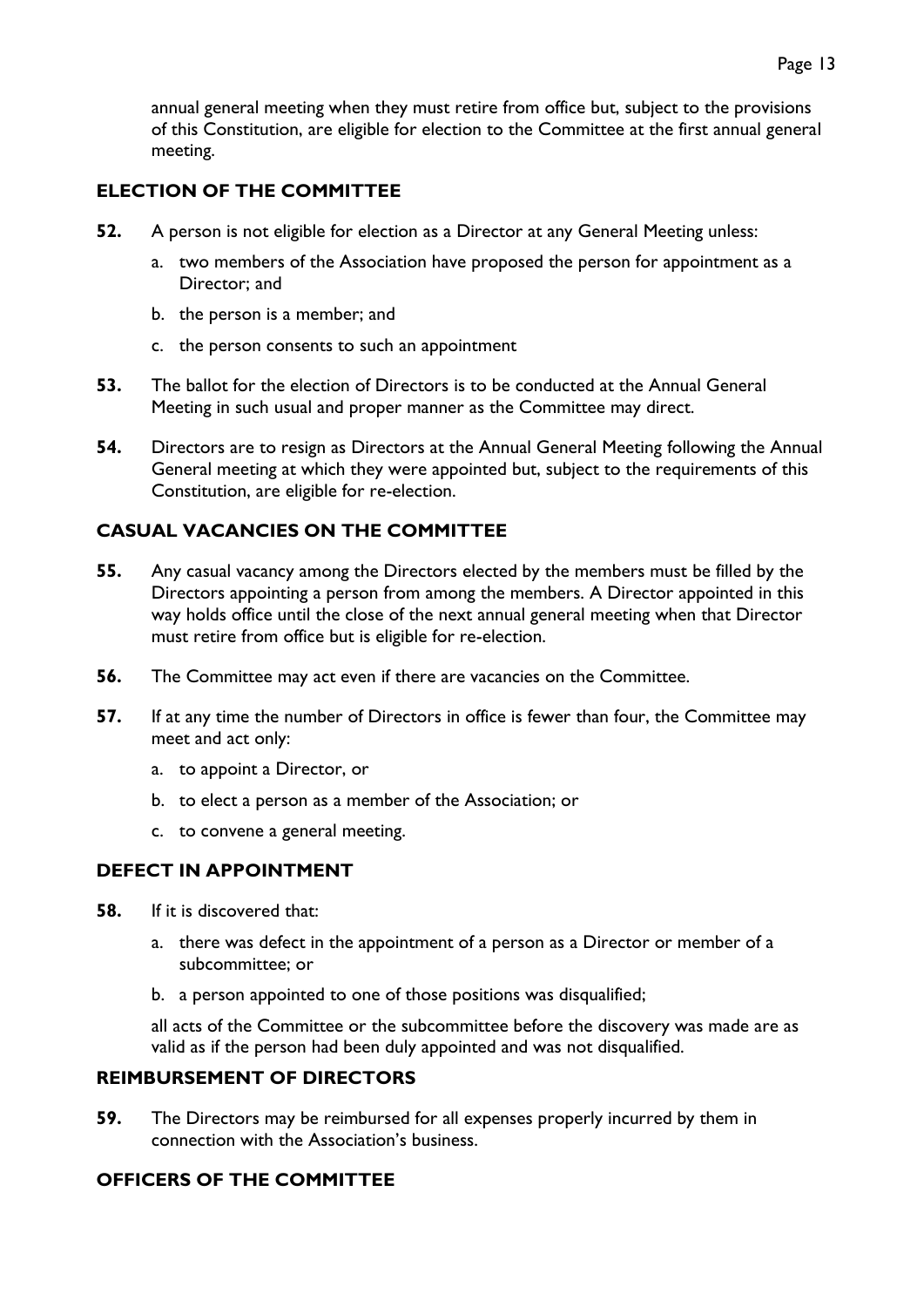- **60.** At the first Committee meeting after each annual general meeting, the Directors must elect:
	- a. a Director as President; and
	- b. a Director as Vice President; and
	- c. a Director as Secretary; and
	- d. a Director as Treasurer; and
- **61.** The Officers of the Committee are:
	- a. President;
	- b. Vice President;
	- c. Secretary; and
	- d. Treasurer.
- **62.** No Director may be nominated for more than one of the above offices.
- **63.** If the President, Vice President, Secretary, Treasurer ceases to be a Director, that person must immediately vacate the office of President, Vice President, Secretary or Treasurer as the case may be.
- **64.** Any casual vacancy occurring in the office of President, Vice President, Secretary or Treasurer must be filled by the Directors. The newly elected person holds office for the remainder of the term of office of the former President, Vice President, Secretary or Treasurer as the case may be.
- **65.** The Editor appointed pursuant to Clause 87 shall, so long as they hold the position of Editor and, subject to their consent, be a Director.

### <span id="page-13-0"></span>**VACATION OF OFFICE OF DIRECTOR**

- **66.** The office of a Director is vacated if that Director:
	- a. dies,
	- b. resigns by notice to the Association;
	- c. becomes bankrupt or makes any general arrangement or composition with his or her creditors;
	- d. becomes of unsound mind or a person whose person or estate is liable to be dealt with in any way under the law relating to mental health;
	- e. is absent from three consecutive meetings of the Committee without leave of the Committee;
	- f. if the Editor, resigns the position of Editor,
	- g. ceases to be member of the Association; or
	- h. is found guilty of any offence punishable under the criminal or Association law of any country or the law of any country relating to charities or trusts; or
	- i. otherwise ceases to be, or becomes prohibited from being, a Director by virtue of the Corporations Law.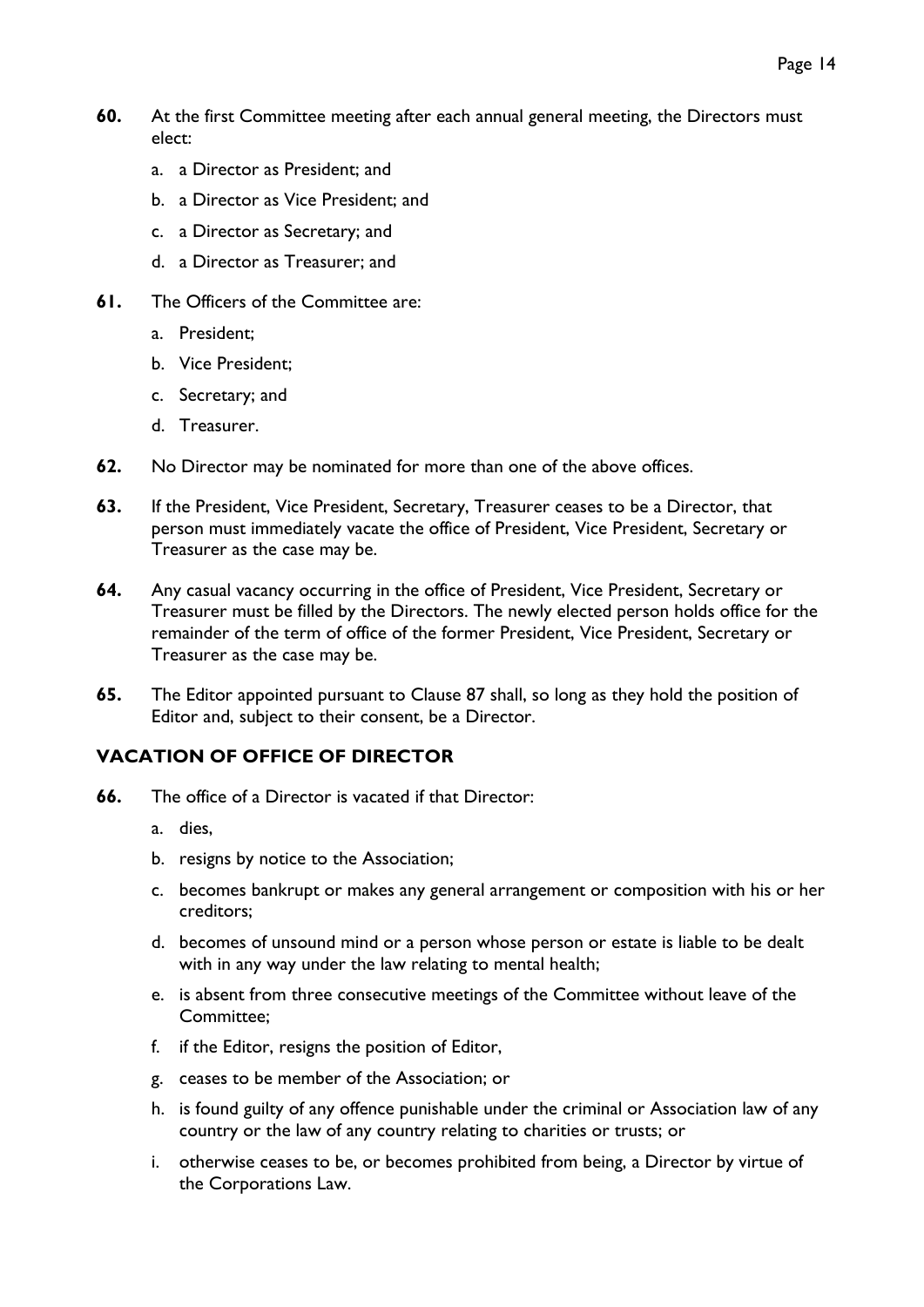# <span id="page-14-0"></span>**SECRECY OBLIGATIONS**

- **67.** Every Director and other agent or officer of the Association must keep secret all aspects of all transactions of the Association, except:
	- a. to the extent necessary to enable the person to perform his or her duties to the Association;
	- b. as required by law;
	- c. when requested to disclose information by the Committee to the Auditor or a general meeting of the Association;
	- d. as otherwise permitted by the Committee.

### <span id="page-14-1"></span>**PROCEEDINGS OF THE COMMITTEE**

- **68.** The Committee may meet together for the dispatch of business, adjourn or otherwise regulate its meetings and proceedings as it thinks fit, provided that it meets at least twice a year.
- **69.** a. A Committee meeting may be held by the Directors communicating with each other by any technological means by which they are able simultaneously to hear each other and to participate in discussion.
	- b. The Directors need not all be physically present in the same place for a Committee meeting to be held.
	- c. A Director who participates in a meeting held in accordance with this clause is deemed to be present and entitled to vote at the meeting.
- **70.** Questions arising at a meeting of the Committee are to be determined on a show of hands, or if demanded by a member of the Committee, by a poll taken in such a manner as the person presiding at the meeting may determine.

# <span id="page-14-2"></span>**COMMITTEE QUORUM**

- **71.** The quorum necessary for the transaction of the business of the Committee is three.
- **72.** If within 30 minutes of the time appointed for a Committee meeting a quorum is not present the meeting shall stand adjourned to the same place and at the same hour of the same day in the following week, unless the meeting was special meeting in which case it lapses.

### <span id="page-14-3"></span>**CHAIRMAN OF COMMITTEE MEETINGS**

**73.** The President or, in his or her absence, the Vice-President must take the chair at all Committee meetings. If at any meeting neither of such officers is present within 10 minutes after the time appointed for holding the meeting, the Directors present must choose one of their number to be chairman of the meeting.

### <span id="page-14-4"></span>**NOTICE OF COMMITTEE MEETINGS**

**74.** Written notice of each Committee meeting must be served on each member of the Committee by delivering it to him or her at a reasonable time before the meeting or by sending it by pre-paid post addressed to him or her at least two business days before the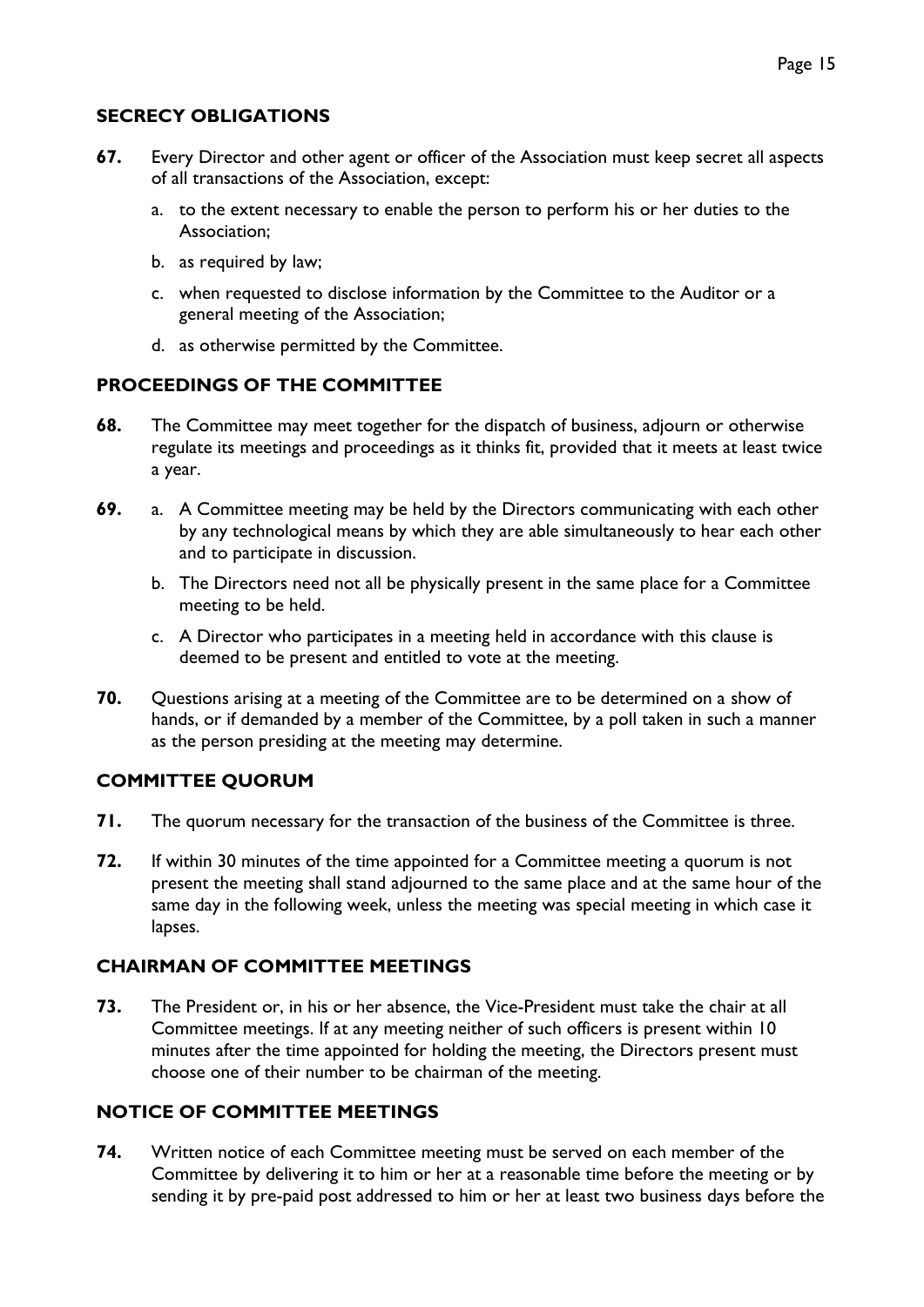date of the meeting. A copy of each such notice, and of any associated documents, or documents otherwise distributed to members of the Committee in relation to proposed meeting, must be delivered to the presiding officer howsoever designated of each Chapter at the same time as such notice and documents are delivered to the members of the Committee.

# <span id="page-15-0"></span>**VOTING AT COMMITTEE MEETINGS**

**75.** Questions arising at a Committee meeting are decided by a majority of the votes of the Directors present and voting. In case of an equality of votes, the Chairman of the meeting has a casting vote in addition to his or her deliberative vote.

### <span id="page-15-1"></span>**CONVENING OF SPECIAL COMMITTEE MEETINGS**

**76.** Upon the written requisition of any two Directors, the President or Vice President, or in their absence the Secretary, must convene a special meeting of Committee to be held within 14 days after the receipt of the requisition. The requisition must set out the purposes for which the meeting is required.

# <span id="page-15-2"></span>**COMMITTEE RESOLUTIONS WITHOUT A MEETING**

- **77.** a. If all the Directors who are eligible to vote on a resolution have signed a document containing a statement that they are in favour of a resolution in terms set out in the document, then a resolution in those terms is deemed to have been passed at a Committee meeting held on the day on which the document was last signed by the Director.
	- b. For the purposes of paragraph a., two or more identical documents, each of which is signed by one or more Directors, together constitute one document signed by those Directors on the days on which they signed the separate documents.
	- c. Any document referred to in this clause may be in the form of electronic mail, a telex or facsimile transmission.
	- d. The minutes of Committee meetings must record that a meeting was held in accordance with this clause.
	- e. This clause applied to meetings of subcommittees as if all members of the subcommittee were Directors.

### <span id="page-15-3"></span>**MATERIAL PERSONAL INTEREST**

- **78.** a. Unless permitted by the Corporations Law, a Director who has a material personal interest in a matter that is to be considered at a Committee meeting:
	- i. must not vote on the matter or be present while the matter is being considered at the meeting; and
	- ii. must not be counted in a quorum in relation to that matter.
	- b. Paragraph a. does not apply to an interest that the Director has as a member in common with the other members.
	- c. The quorum for consideration at a Committee meeting of a matter in which one or more Directors have a material personal interest is three Directors who are entitled to vote on any motion that may be moved at the meeting in relation to that matter.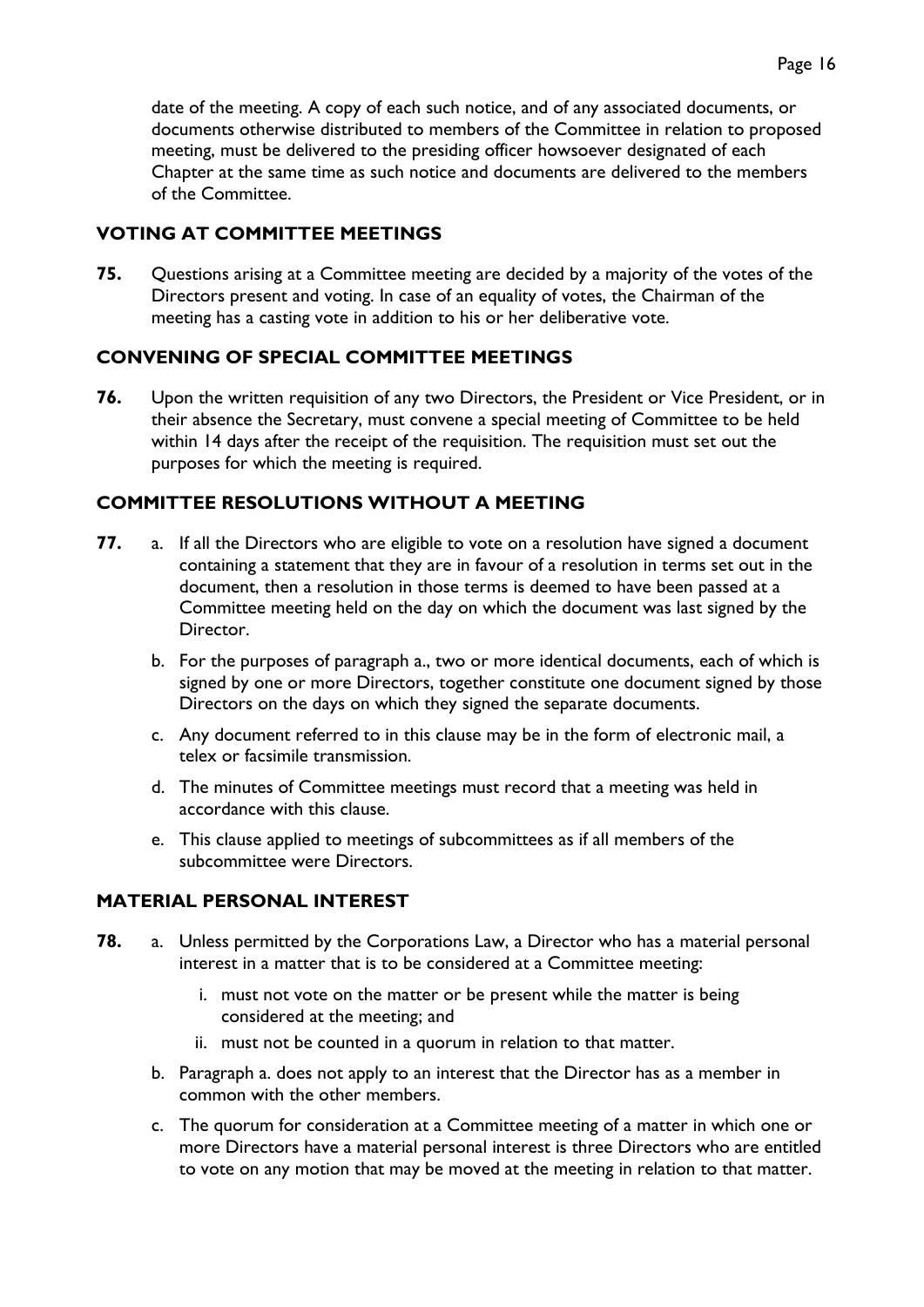- d. Each Director must disclose to the Association any material contract in which the Director is interested, and must provide the Association with the names of the parties to the contract, particulars of the contract, and the Director's interest in the contract.
- e. A Director's failure to make disclosure under this clause does not render void or voidable a contract in which the Director has an interest.

### <span id="page-16-0"></span>**MINUTES**

- **79.** a. The Committee must cause minutes to be made of:
	- i. the names of the Directors present at all general meetings, Committee meetings and meetings of subcommittees;
	- ii. all proceedings of general meetings, Committee meetings and meetings of subcommittees;
	- iii. all appointments of officers;
	- iv. all orders made by the Committee and subcommittees; and
	- v. all disclosures of interests made pursuant to the previous clause.
	- b. Minutes must be signed by the chairman of the meeting or by the chairman of the next meeting of the relevant body and if so signed are as between the members conclusive evidence of the matters stated in such minutes.
	- c. A full copy of all such minutes must be forwarded within seven (7) days of such signature to the presiding officer however designated of each Chapter.

### <span id="page-16-1"></span>**CHAPTERS**

- **80.** Subject to the requirements of this Constitution, the Committee of the Association may establish a Chapter of the Association in any place in New Zealand or Australia and must establish as soon as practicable a Chapter for New Zealand and for each of the States of New South Wales, Queensland and Victoria, A regional or local Chapter may be established in New Zealand or within any State or Territory of Australia notwithstanding the existence of a New Zealand or a State Chapter.
- **81.** If the Committee establishes a Chapter, it must:
	- a. set geographical boundaries for the Chapter which may be defined on any basis which the Committee considers appropriate;
	- b. provide the Chapter with initial Rules which must include provision for amendment by the members of the Chapter and must provide that after such provision of Rules the Rules of the Chapter can be amended only by the members of the Chapter;
	- c. appoint the first Chapter Committee; and
	- d. provide funds to the Chapter each financial year based on the number of financial members of the Chapter at the last day of the previous financial year provided that such funds must be equal to not less than Fifty per centum (50%) of the annual subscriptions paid by members of the Chapter in respect of the previous financial year.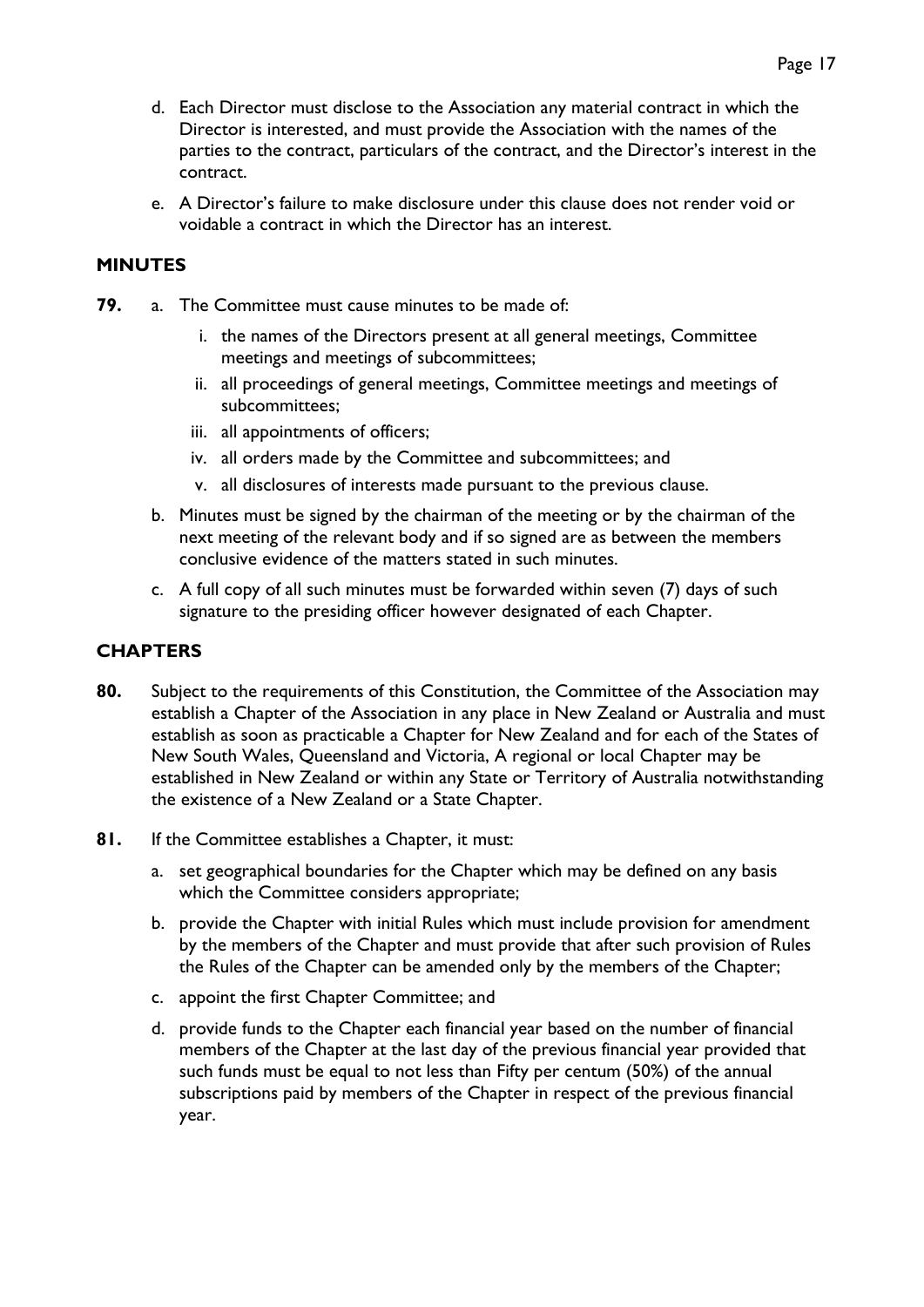- **82.** a. Each Chapter set up under clause 80 may undertake such activities as the Association is itself authorised to undertake under this Constitution in pursuance of the objects of the Association.
	- b. Each Chapter established pursuant to clause 80 for New Zealand or any of the States stipulated in clause 80 shall be entitled to manage in accordance with its own determinations and subject to this Constitution, any funds transferred to the Association from the ANZELA Inc which prior to such transfer were recorded as funds of the equivalent Chapter of ANZELA Inc.
	- c. Each Chapter shall be entitled to manage in accordance with its own determinations and subject to this Constitution, all funds raised by or in connection with the activities of that Chapter, and all funds provided to it under clause 81d.
	- d. In managing the funds of a Chapter, each Chapter shall be entitled to act independently of the Committee provided that the provisions of this Constitution and of the Rules of the Chapter are complied with and provided that all expenditures are in furtherance of the objects of the Association and otherwise according to law and provided that the Chapter co-operates fully with the Committee in ensuring that the financial and taxation obligations of the Association are complied with according to law.
- **83.** The Secretary must advise each Chapter of the names and addresses of members of that Chapter.
- **84.** The Committee may elect to wind up or dissolve any Chapter the membership of which falls below ten (10) or any Chapter that in its opinion is undertaking activities that are contrary to the provisions of this Constitution, but must not do so until after having given one month's notice of its intention to do so to each member of the Chapter.
- **85.** a. Each Chapter must keep accounts of the Chapter's business in a form approved by the Committee.
	- b. By 31st March of each year, each Chapter must provide to the Secretary a copy of its accounts and a report on its activities for the previous financial year.
	- c. A Chapter may admit to Associate Membership of the Chapter a member of the Association who is recorded under clause 20c as a member of another Chapter on such terms and conditions as it sees fit including payment of such additional subscription (payable to the Chapter for retention by it), if any, as it sees fit provided that such Associate Membership shall confer no voting rights or rights to seek office in the Chapter and no additional voting rights or additional rights to seek office in the Association.

### <span id="page-17-0"></span>**COMMITTEES**

**86.** The Committee may delegate any of its powers to subcommittees consisting of such persons as it thinks fit and may revoke such delegation. Any subcommittee so formed must conform to any rules imposed upon it by the Committee. The meetings and proceedings of any such subcommittee consisting of two or more members are governed by the clauses of this Constitution for regulating the meetings and proceedings of the Committee so far as the same are applicable and are not superseded by any rule made by the Committee under this clause.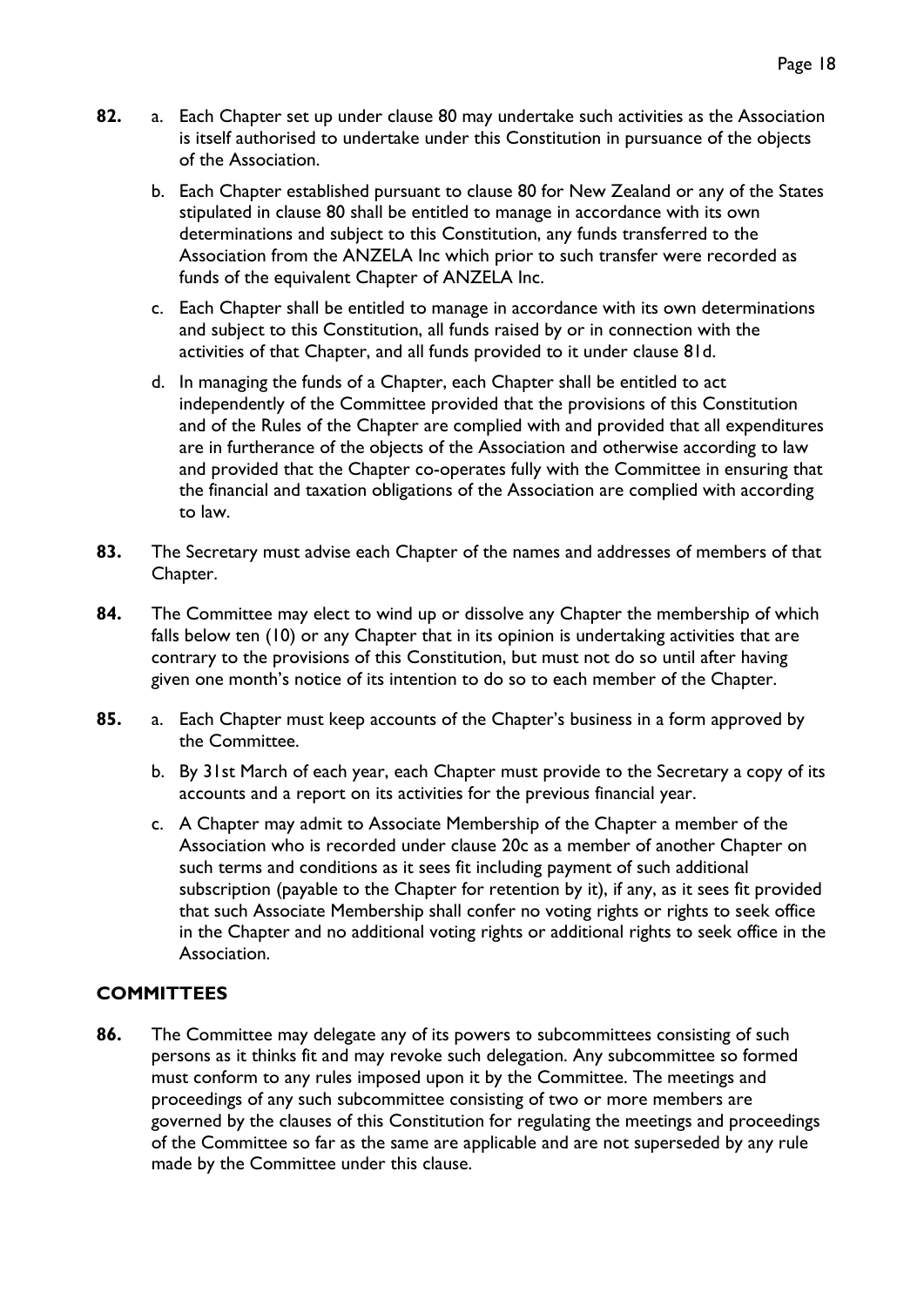# <span id="page-18-0"></span>**JOURNAL**

- **87.** a. A journal and/or newsletter may be published by the Association.
	- b. The Editor of any journal and/or newsletter published by the Association shall be appointed by the Committee.
	- c. The Editor is responsible for the publication of the journal and the newsletter (if any).
	- d. The Editor is to draw up a statement of editorial policy for guidance to members of the Association and outside contributors.

# <span id="page-18-1"></span>**ACCOUNTS**

- **88.** a. The Committee must cause the Association to keep accounts of the Association's business in accordance with the Corporations Law.
	- b. The Committee must cause the accounts of the Association to be:
		- i. audited by an auditor appointed by the members at the Annual General Meeting; and
		- ii. laid before the annual general meeting of the Association

in accordance with the Corporations Law.

- c. The accounts referred to in paragraph a. above must be available for inspection by members.
- **89.** A copy of the accounts must be sent to all persons entitled to be sent notices of general meetings together with the notice of the annual general meeting, as required by the Corporations Law.
- **90.** The accounts when audited and approved by a general meeting are conclusive except as regards any material error discovered in them within 6 months next after their approval. Whenever any material error is discovered within that period, the accounts must immediately be corrected and then they are conclusive.

### <span id="page-18-2"></span>**NOTICES**

- **91.** Notices must be in writing.
- **92.** A notice may be served by the Association on a member by any of the following methods:
	- a. by serving it personally on the member;
	- b. by leaving it at the registered address;
	- c. by sending it by post in a prepaid letter, envelope or wrapper addressed to the member at the registered address;
	- d. by sending it by facsimile transmission to a facsimile number nominated by the member for the purpose of serving notices on the member; or
	- e. by sending it by electronic mail to an electronic mail address nominated by the member for the purpose of serving notices on the member.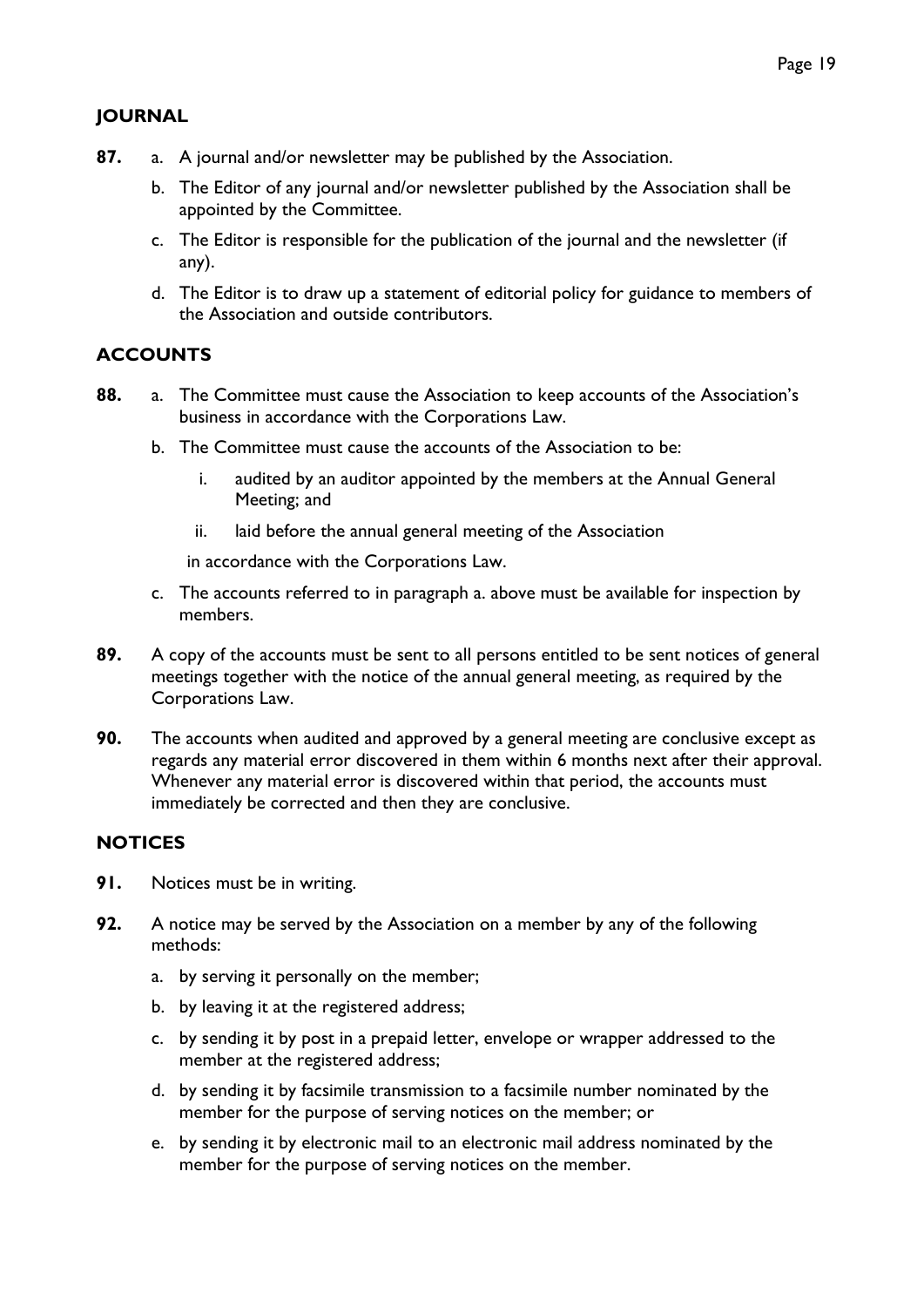- **93.** Each member whose registered address is not in Australia may notify the Association of an address in Australia which is deemed to be that member's registered address for the purpose of serving notice.
- **94.** Any notice sent by post, air-mail or air courier is deemed to have been served on the day following that on which the letter, envelope or wrapper containing the notice is posted or delivered to the air courier. In proving service, it is sufficient to prove that the letter, envelope or wrapper containing the notice was properly addressed and put into the post office or other public postal receptacle or delivered to the air courier. A certificate in writing signed by any officer of the Association that the letter, envelope or wrapper containing the notice was so addressed and posted is conclusive.
- **95.** Any notice sent by facsimile transmission or electronic mail is deemed to have been served on receipt by the Association of a transmission report by the machine from which the facsimile or electronic transmission was sent which indicates that the facsimile or electronic mail was sent in its entirely to the facsimile number or electronic mail address of the addressee.
- **96.** Any notice sent by post to or left at the registered address is deemed to have been properly served even if the member is then dead or bankrupt and whether or not the Association has notice of the death or bankruptcy.
- **97.** The signature to any notice given by the Association may be written or printed or a facsimile of the signature may be affixed by mechanical or other means.
- **98.** Where a period of notice is required to be given, the day on which the notice is served and the day of doing that act or other thing is not included in the number of days or other period.

#### <span id="page-19-0"></span>**INDEMNITY**

- **99.** To the extent permitted by law, the Association indemnifies every officer of the Association and of a Chapter against any liability incurred by that person:
	- a. in his or her capacity as an officer of the Association or of a Chapter, and
	- b. to a person other than the Association or a related body corporate of the Association

unless the liability arises out of conduct on the part of the officer which involves a lack of good faith.

- **100.** The Association indemnifies every officer of the Association and of a Chapter against any liability for costs and expenses incurred by the person in his or her capacity as officer of the Association or of a Chapter:
	- a. in defending any proceedings, whether civil or criminal, in which judgment is given in favour of the person or in which the person is acquitted; or
	- b. in connection with an application, in relation to such proceedings, in which the Court grants relief to the person under the Corporations Law.
- **101.** The Association may pay a premium in respect of a contract insuring a person who is or has been an officer of the Association or of a Chapter against a liability incurred by the